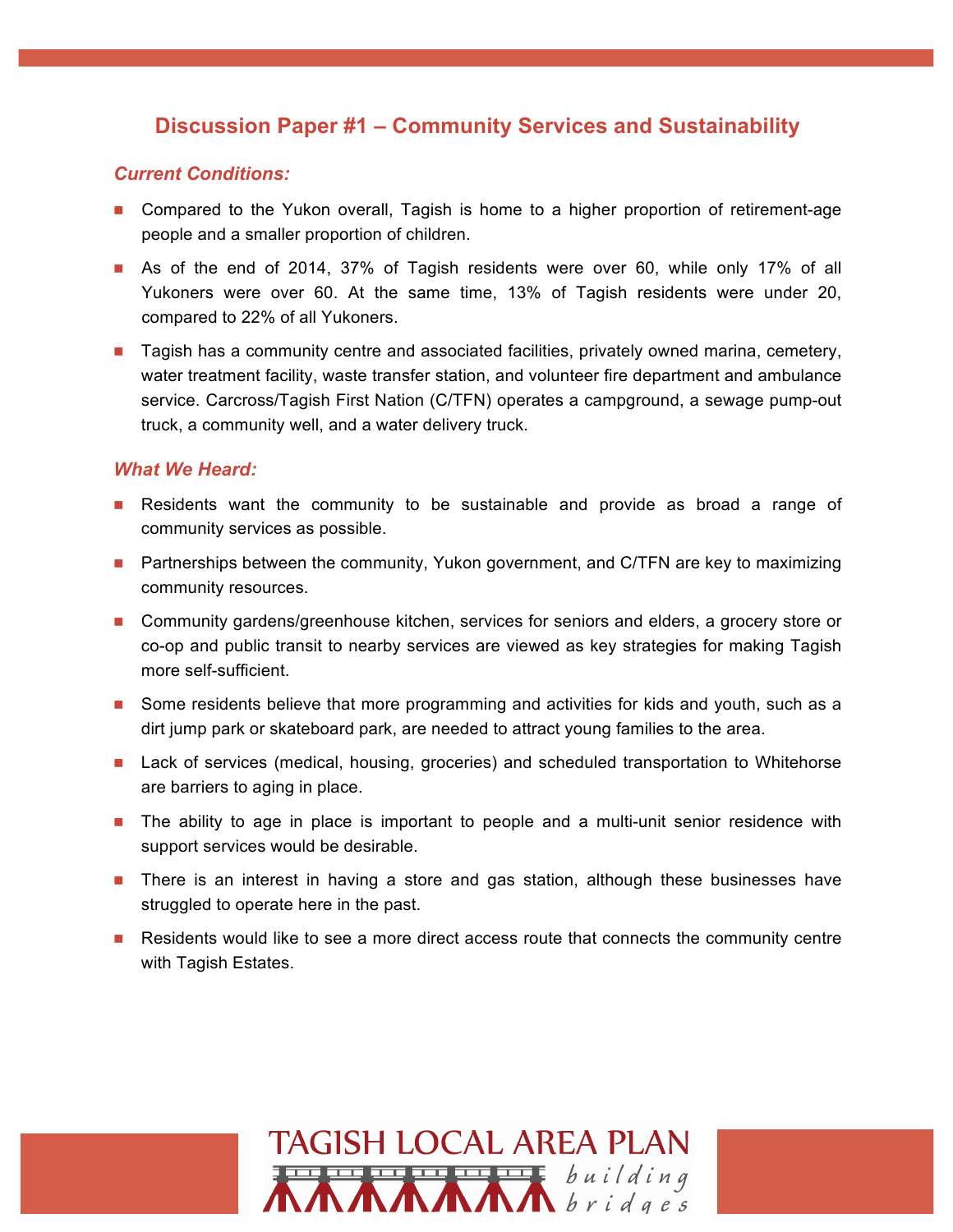## **Discussion Paper #2 – Recreation**

### *Current Conditions:*

- n The Tagish Community Centre is the only indoor recreation facility and hosts a wide range of community events and indoor activities such as exercise classes and programs for kids. The grounds also feature a skating rink, playground, ball field, and horseshoe pitch.
- n Boating and fishing are very popular in Tagish. There are four boat launches: one at the C/TFN campground, one at the Yukon Government day use area on the west side of the bridge, and two in the Taku Subdivision.
- **n** There is an extensive network of local trails, some new and some following traditional First Nation trading routes. The network evolved informally and trails are unsurfaced, unmaintained, and unsigned. At this time, trail maps are not available. Many locals use offroad vehicles such as dirt bikes, snow machines, and quads to get around Tagish.
- **n** C/TFN operates the campground near the east side of the bridge and, according to the C/TFN Final Agreement this must continue until 2023. After that, the First Nation can use the space for a different purpose if so desired.

- n Currently the trail network is shared, with relatively few conflicts between motorized and non-motorized users.
- n Residents are concerned that use of off-road vehicles along the shores of lakes and rivers in spring and early summer is harming wildlife and wildlife habitat.
- **Dog mushing on local trails can disturb local caribou and moose populations.**
- **n** The Yukon Government day use area on the west end of the bridge gets very crowded on busy days, blocking access to local houses and posing a risk to public safety. This boat launch is also a back-up water supply service for fire suppression.
- **n** Public accesses to waterfront areas (especially California Beach) are unmarked and in some cases, encroached upon by adjacent property owners, and it is hard for both residents and tourists to connect to these areas.
- $\blacksquare$  The Community Hall could be improved to diversify uses and users.
- **n** The boat launch in the campground is in need of repair and is only usable later in the boating season once the water level has come up.
- **n** Trails should be mapped, signed, designated for specific uses, and their use encouraged.
- n The natural beauty, wilderness, and access to boating and fishing opportunities that attracts residents to Tagish is also what draws tourists to the area.
- There is some confusion about what type of trail uses are allowed on various types of C/TFN land.

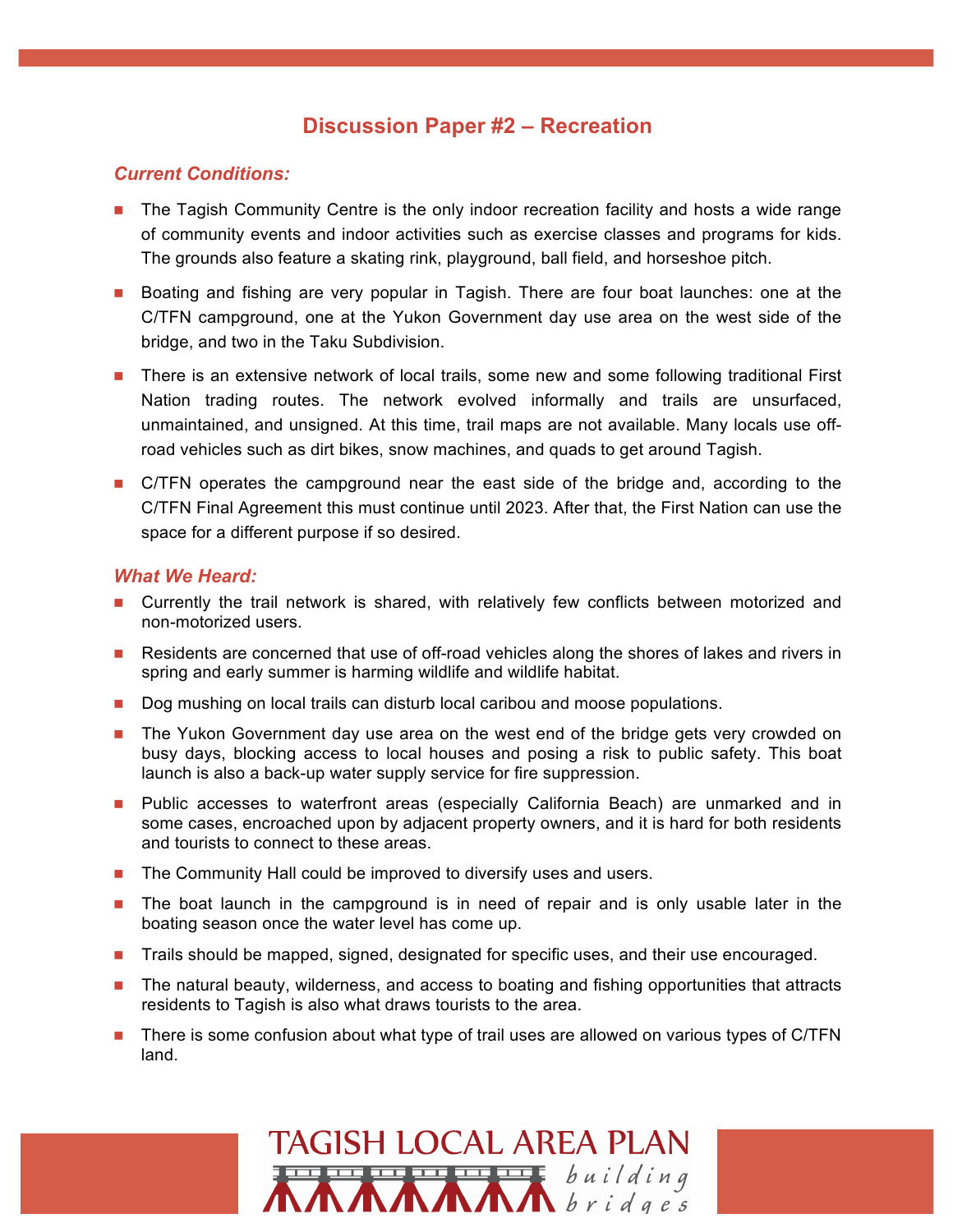# **Discussion Paper #3 – Land Use Designations**

### *Current Conditions:*

- **n** There are currently no area development (zoning) regulations for Tagish.
- Once the Local Area Plan is complete, Yukon Government and C/TFN will develop zoning regulations as part of the Plan's implementation.
- n The final Tagish Local Area Plan will include a Land Use Designation map which will lay the foundation for the area development regulations.
- **n** Development regulations generally regulate land use activites.

### *What We Heard:*

- Many residents value their independence and do not want too many rules and regulations imposed in Tagish.
- **n** In some areas there have been problems related to industrial uses, equipment storage, and large numbers of dogs on residential lots.
- **n** Home-based businesses are located throughout Tagish neighbourhoods with very few problems.
- The noise associated with the large dog kennel located in Tagish Estates has been problematic for several neighbours.

### **Key Planning Terms**

#### **Accessory Uses**

These are the uses allowed on the lot provided that there is an existing permitted use.

#### **Commercial Uses**

This includes stores, gas stations, and tourist-oriented businesses.

#### **Community Uses**

This includes uses such as a community centre, fire hall, or community greenhouse.

#### **Discretionary Uses**

Uses that are permitted at the discretion of the Development Officer following public consultation.

#### **Home-Based Businesses**

These are small businesses that operate out of the business owner's home. Home-based businesses should not change the principal character of the lot, create undue noise or other disturbance, or be unsightly.

#### **Non-Conforming Uses**

These are uses that do not conform to the area development regulations. Non-conforming uses that existed prior to the adoption of the area development regulations are allowed to continue, but cannot be expanded.

#### **Multi-family Residential**

Any housing with more than two units. This could include condos, apartments, or seniors'/Elders' housing.

#### **Permitted Uses**

These are the principal uses allowed on the lot.

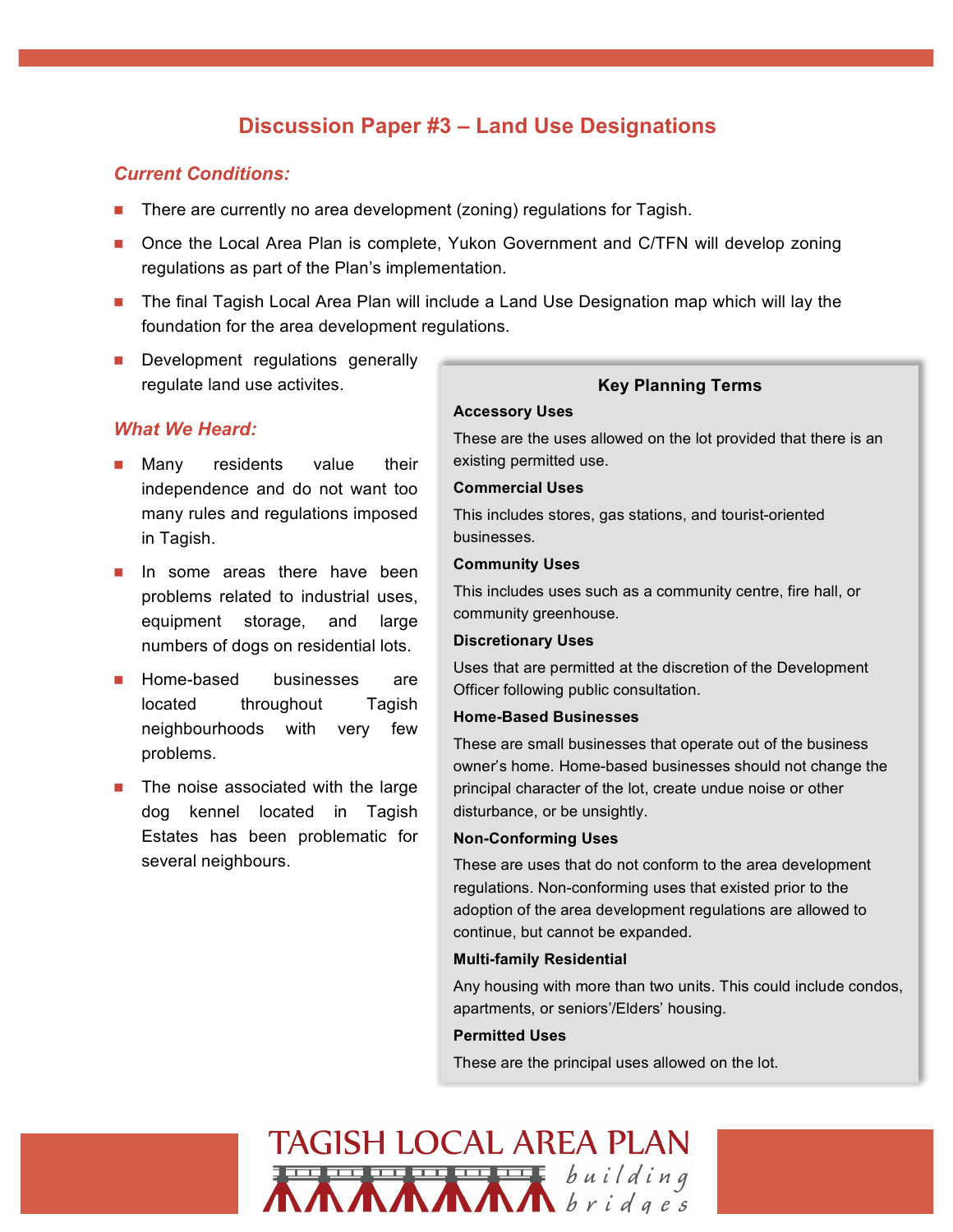## **Discussion Paper #4 – Water and Waterfront Issues**

### *Current Conditions:*

- n The Six Mile River (also known as the Tagish River or the Tagish Narrows) and the adjacent wetlands are important staging areas for many migrating bird species, notably swans and other waterfowl that use the area to feed and rest. The area was identified as a Habitat Protection Area (HPA) in the Carcross/Tagish First Nation Final Agreement and management planning got underway in 2015 under the direction of a steering committee. This management plan will cover the Six Mile River and adjacent wetlands on Marsh Lake up to the Ordinary High Water Mark (OHWM). The management plan is not new legislation, but will likely be a series of recommendations and strategies to be implemented by various government agencies.
- **n** Many properties have waterfront access either on Marsh Lake, Tagish Lake, or the Six Mile River and many property owners have built private docks for their boats.
- n The 30.48 metre strip above the ordinary high water mark is reserved for public water access (public waterfront reserve). In most cases, it is not privately owned and owners of adjacent properties are not supposed to remove vegetation, landscape or build structures in this public area.
- **Property owners may obtain a water lot lease giving them permission to construct a private** dock. There are both authorized and non-authorized (no lease) docks in the planning area

- **n** Local fish populations depend on the protection of major waterbodies and their minor tributaries.
- **n** Protection of the water quality in the planning area and throughout the Southern Lakes region is very important to residents.
- **n** Erosion and groundwater issues, especially those related to the Yukon Energy's Southern Lakes Enhanced Storage Concept, are a concern to Tagish residents.
- **n** There are private docks, landscaping, and storage areas within the 30.48 metre public waterfront reserve and in some cases, these are limiting public access along shorelines.
- **n** Residents value waterfront access and those with docks want to be able to continue to use, upgrade and maintain them. Some docks have been built without authorization.
- **People are concerned that boats travelling at high speeds on the Six Mile River are causing** increased erosion and threatening bird populations.
- $\blacksquare$  Residents are unclear about the current dock permitting process.

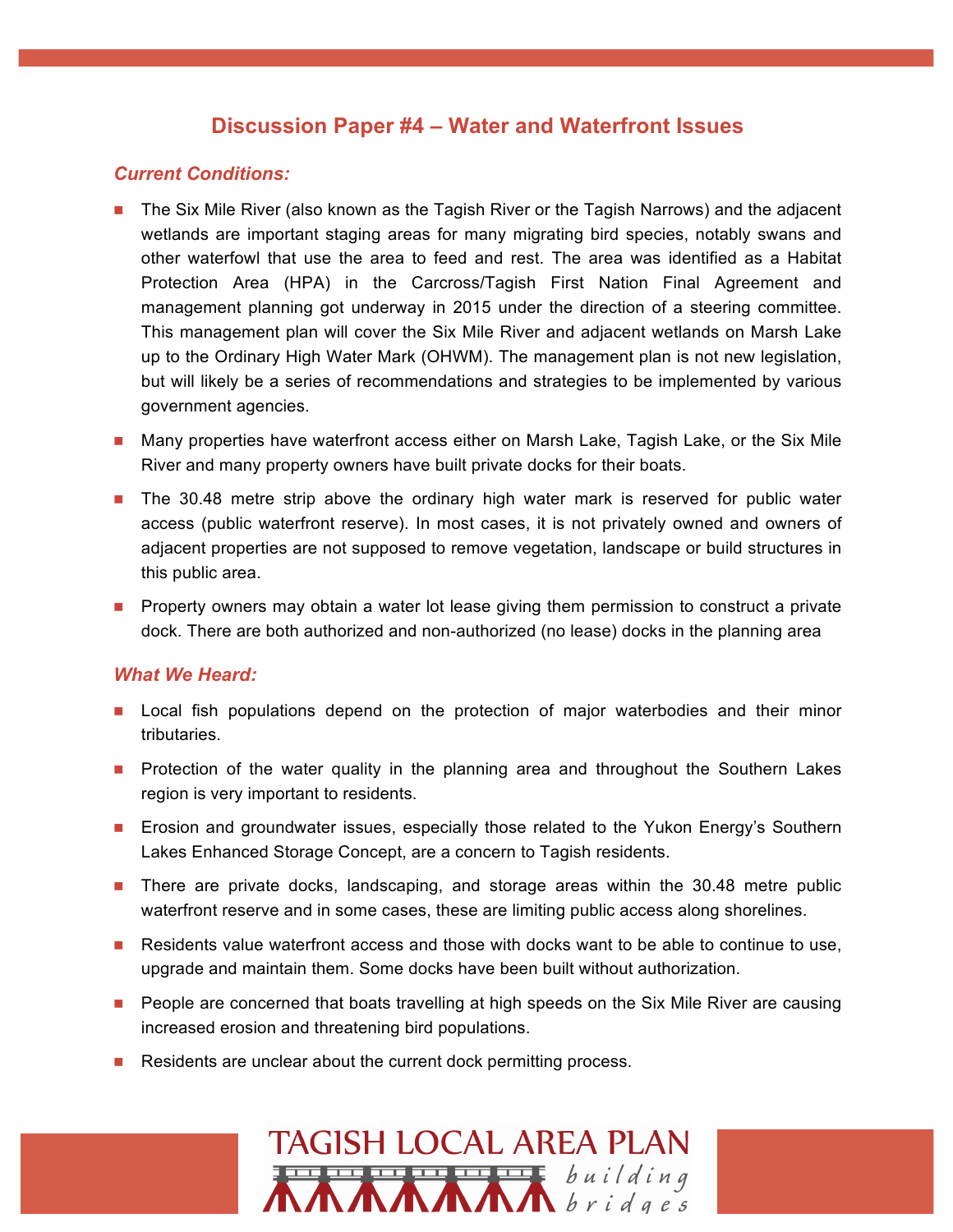# **Discussion Paper #5 – Future Development**

### *Current Conditions:*

- **n** There are currently no vacant lots for sale in Tagish, although at any given time, there are several homes or cabins for sale in the area.
- Carcross/Tagish First Nation (C/TFN) has expressed an interest in identifying areas for future cottage/residential lot lease areas, possibly along the Six Mile River.
- **n** It is expected that population growth in Whitehorse will increase the demand for recreational lots in Tagish.
- **n** Most commercial, tourist, and community uses are located along Tagish Road between the C/TFN campground and the entrance to Tagish Estates.

- **n** Residents want Tagish to be a self-sufficient community and are, in general, not opposed to identifying areas for new residential lots as part of the Local Area Plan.
- **n** Caribou habitat is very important, and impacts on caribou habitat need to be assessed and avoided/mitigated as part of any new development.
- **n** There is interest in expanding community uses to include a community garden and greenhouse near the Community Centre.
- **n** Residents frequently see caribou crossing Reid Road between the cemetery and the Fire Hall.
- **n** Residents of both Tagish Estates and Taku Subdivision are concerned about the lack of secondary emergency access to/from their properties.

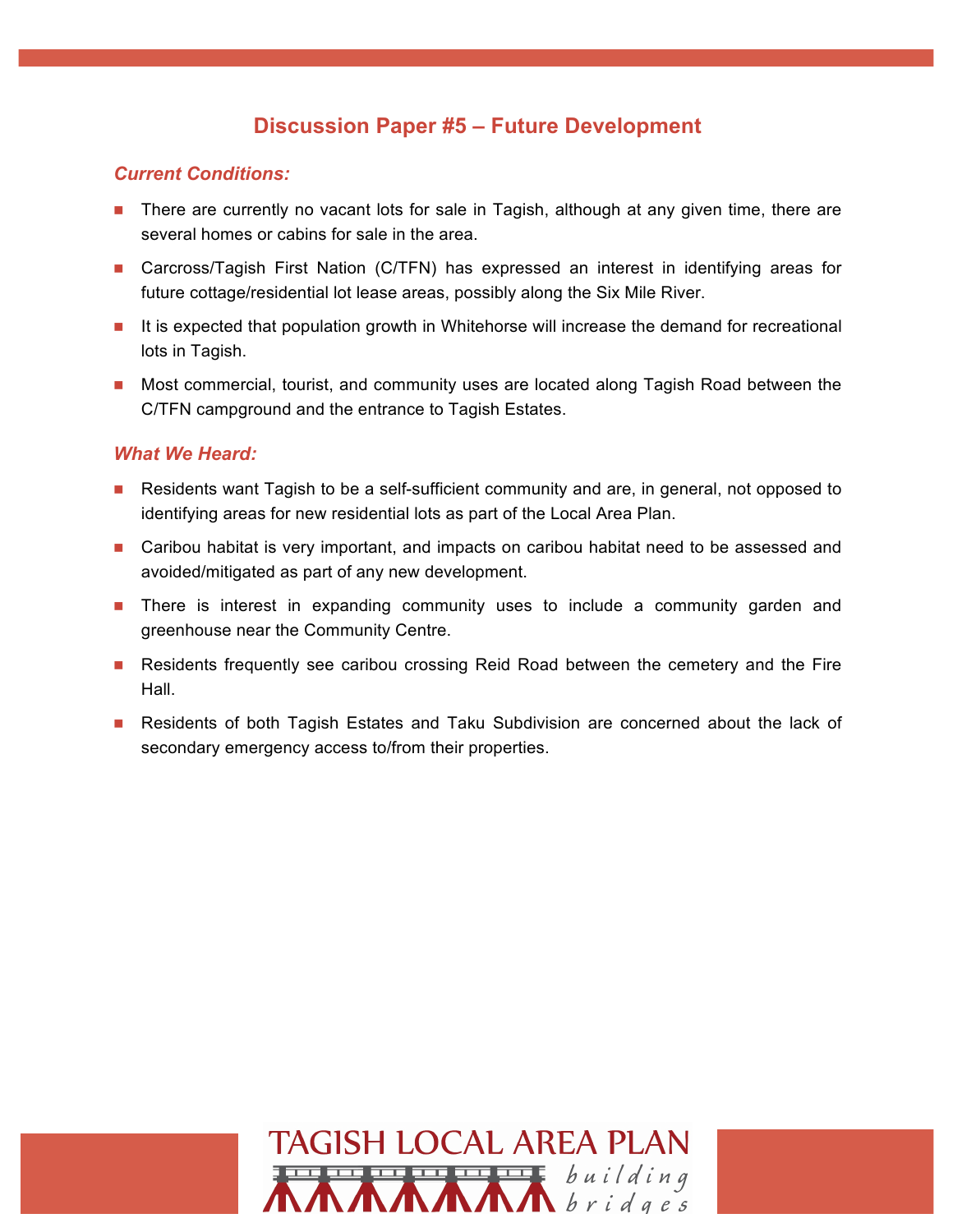## **Discussion Paper #6 – Culture and History**

### *Current Conditions:*

- Tagish is the ancestral home of the Carcross/Tagish First Nation. Local First Nation families gathered in Tagish for trading and seasonal celebrations.
- **n** Tagish was home to a busy North West Mounted Police post from 1897 to 1901. The purpose of this post was to control the influx of prospectors. 28,0000 people registered at the post as they headed north to the goldfields.
- **n** There are a number of documented heritage sites in the planning area including historic structures, known archaeological sites, heritage routes, areas of archaeological potential, and First Nation Heritage Sites.
- $\blacksquare$  A map of these sites has been produced, but is not included in this report as it contains confidential information.
- **n** There are fourteen heritage structures that still exist in the Tagish area including the Trading Post, the NWMP Tagish Post, and the Johnnie Johns Homestead.
- **n** Development needs to be planned so that it does not impact known heritage resources and archaeological sites in the area.

- **n** There is an interest in rekindling the First Nation's connection to Tagish and finding opportunities to bring culture back to the community.
- n Only limited information about local history and First Nation culture is currently provided to residents and visitors. Finding a way to bring this information to life would be good for tourism and community building.
- **n** A new or expanded community centre could be combined with a cultural centre.